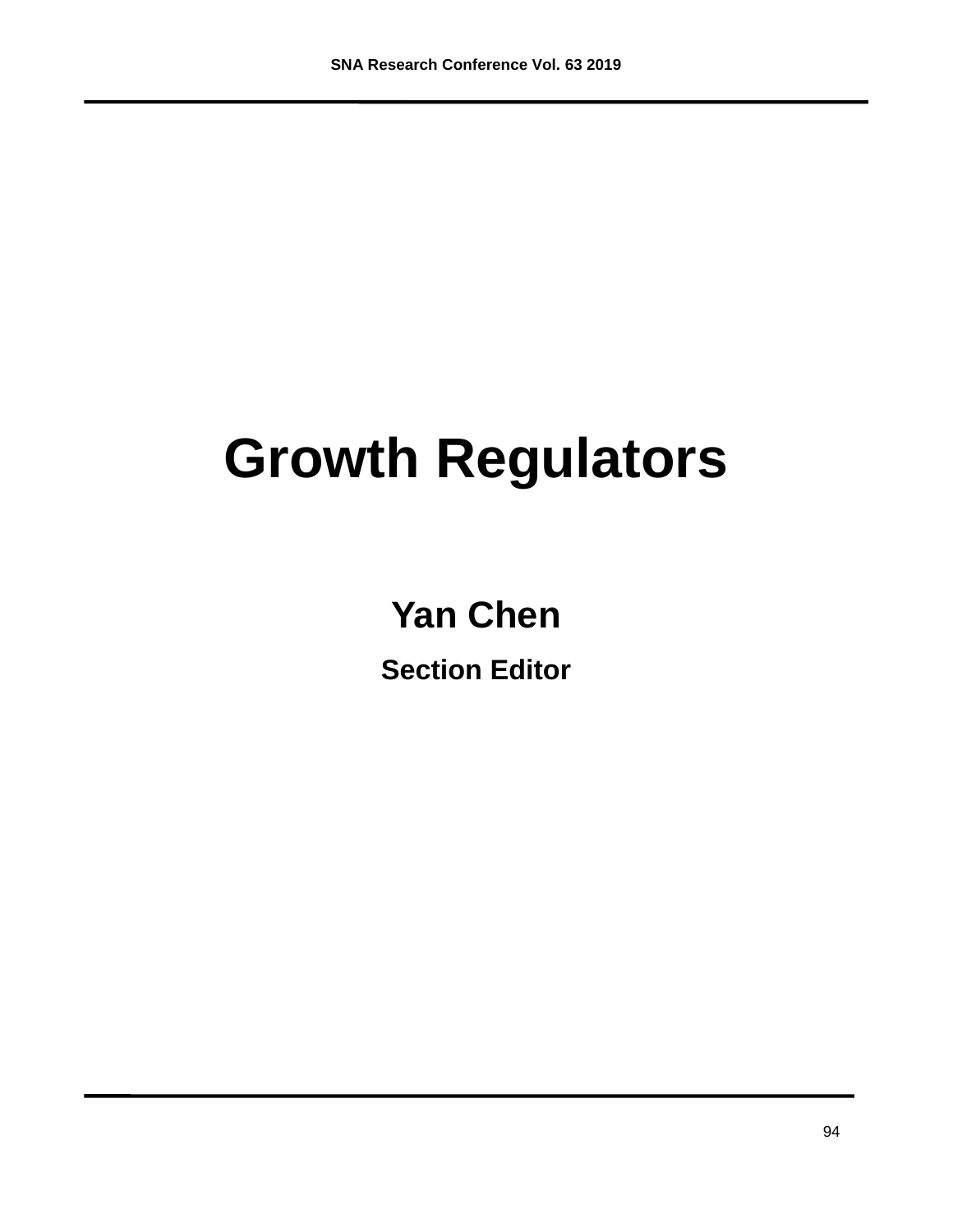## **Flurprimidol and Paclobutrazol Drench Applications Influence Growth of** *Helianthus simulans*

Kaitlin Barrios and John M. Ruter

Department of Horticulture, University of Georgia, 1111 Miller Plant Science Athens, GA 30602

ruter@uga.edu

Index terms: Asteraceae, sunflower, height, SPAD, flowering

**Significance to Industry** Swamp sunflower is a perennial native sunflower with potential for wider use as an ornamental in the southeastern U.S. Research is lacking on optimal practices for its nursery and greenhouse management and shipping protocol. Due to its vigor, plant growth regulator (PGR) application would enhance its production and widespread use as a southeastern fall-blooming ornamental. Optimal rates applications of paclobutrazol and flurprimidol as a drench were evaluated in this study.

**Nature of Work** Swamp sunflower is an underutilized fall-blooming native in the Asteraceae family producing a swath of eye-catching bright yellow inflorescences [1, 2]. Swamp sunflower grows 1-1.8 m tall but can reach 2.5 m and is native to the southeastern U.S. As a facultative wetland plant it can be found in non-wetland habitats. It grows best in full sun to part shade and tolerates a variety of growing conditions. In addition to aesthetics, the flowers and seeds are valuable to wildlife [3, 4]. Swamp sunflower is a strong candidate for perennial beds and landscapes, and research on nursery protocol would aid its wider use. To feasibly and economically ship and sell plants, size and shape need to be within certain dimensions and aesthetics. A less labor-intensive approach than pruning is the use of PGR's which control growth [5]. Paclobutrazol is the most widely used PGR to control excessive plant growth and reductions in height of annual sunflower have been demonstrated [6-10]. Application method, particularly of paclobutrazol, in precedent literature has largely been by foliar spray or substrate drench with more favorable results from drench [11-13]. Flurprimidol is another popular plant growth retardant for ornamentals and is a highly cost-effective drench [5]. Flurprimidol has reduced plant height and diameter of potted sunflower [14]. The objective of this study was to evaluate the effects of paclobutrazol and flurprimidol as drench application on the growth and reproductive parameters of swamp sunflower.

**Materials and Methods** Sub-terminal 3-4 node cuttings were rooted from clonal material of *Helianthus simulans* at the University of Georgia (UGA). Plants were then transplanted to 2.8 L pots with potting media (pine bark, peat and sand mix; Oldcastle, Shady Dale, GA), top-dressed with slow-release fertilizer at 10 g/pot (16N-2.6P-10.0K Harrell's Polyon, Lakeland, FL) and moved to a greenhouse at UGA Trial Gardens in Athens, GA. Each experiment was a completely randomized design with 12 replicates per treatment level. Four days prior to application, plants were cut back to 2 nodes/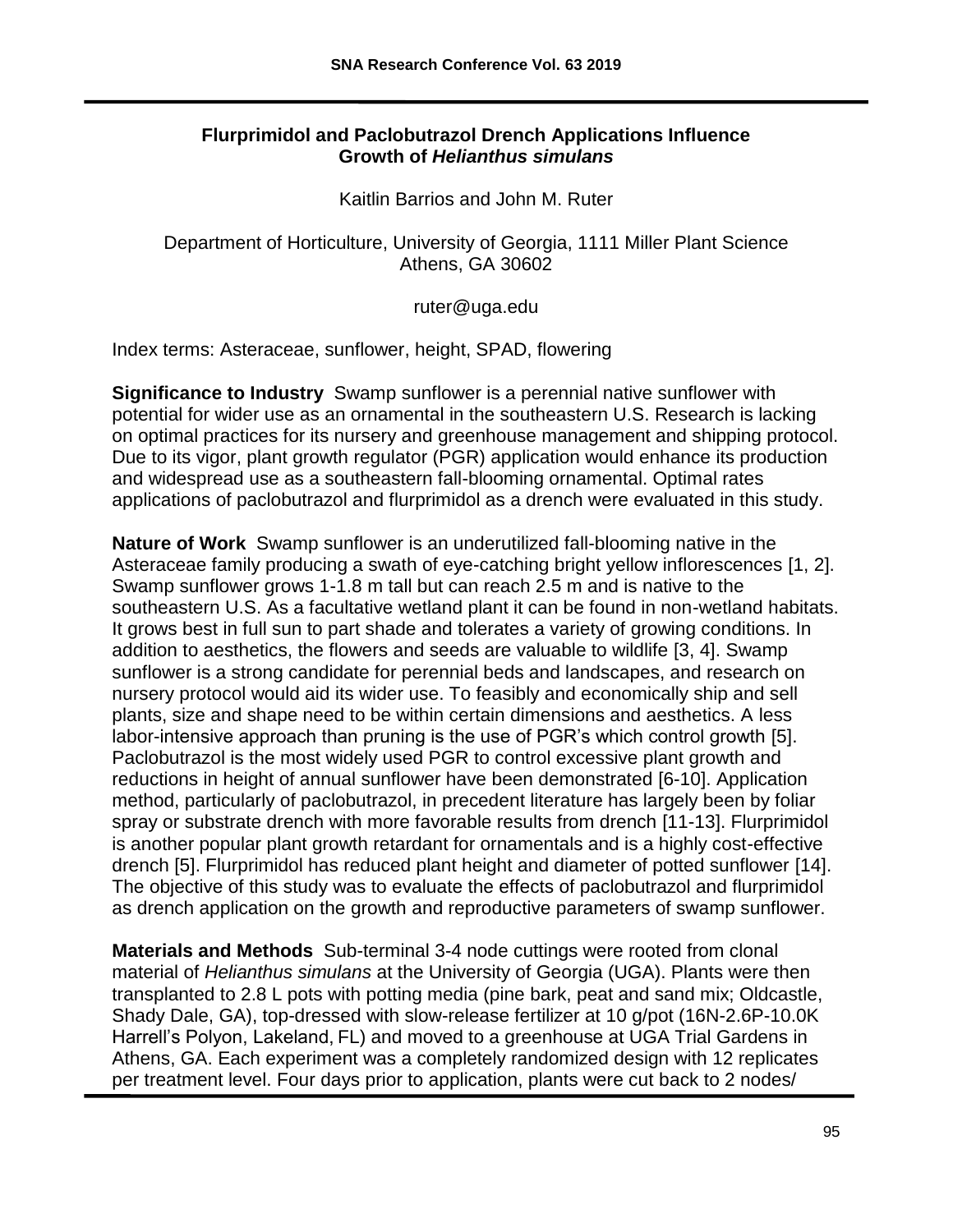stem. The evening prior (6:00  $_{PM}$ ) to application, plants were watered to field capacity. Treatments were applied 25 June 2018 for Expt. 1 and 7 Sept. 2018 for Expt. 2 at 8:15 <sub>AM</sub> as a 120-mL-substrate drench of paclobutrazol (Piccolo 10 XC; Fine Americas, Walnut Creek, CA), flurprimidol (TopFlor; SePRO, Carmel, IN) or water (untreated control). PGR treatment was delivered as 1, 2, 4, or 6 mg a.i. paclobutrazol or 0.5, 1, 2, or 4 mg a.i. flurprimidol/ pot for Expt. 1. For Expt. 2, PGR treatment was 4, 6, or 8 mg a.i. paclobutrazol or 2, 4, or 6 mg a.i. flurprimidol/ pot. Plants were hand watered as needed and fertigated weekly with 20N-4.37P-16.6K fertilizer at 200 mg·L<sup>-1</sup> nitrogen (Jack's Professional; J.R. Peters, Allentown, PA). Expt. 1 terminated 6 weeks (6 Aug. 2018) and Expt. 2 terminated 8 weeks after treatment (2 Nov. 2018). Height and width measurements were taken following treatment application (Day 1) and 2, 4 and 6 weeks after treatment for both experiments with an additional measurement of height at 8 weeks after treatment for Expt. 2. Width was the average of the 2 widest perpendicular dimensions. Chlorophyll meter (SPAD-502; Minolta Camera Comp., Osaka, Japan) indices taken between the mid-vein and margin of 3 random leaves were averaged to evaluate leaf greenness. Dry weight was obtained by cutting stems at the soil line and oven-drying for ≈3 d at 60°C. Dry weight and SPAD were measured at termination of Expt(s). 1 and 2. At termination of Expt. 2, flowers and buds were counted to obtain total flower count. Flower diameter was measured of 3 random mature flowers/ rep., where a mature flower had disc flowers at anthesis. Data was analyzed by a one-way ANOVA, where  $p = 0.05$ , for each week collected to obtain significance and means comparisons of PGR treatments were corrected with Bonferroni adjustment using the R program (R Core Team, 2016).

**Results and Discussion** Drench application of paclobutrazol (pac.) and flurprimidol (flur.) at the aforementioned rates had an effect on the vertical growth, horizontal growth, dry weight and flower diameter of *Helianthus simulans* (Table 1, 2 and Fig. 1,2). For Expt. 1 plants applied with pac. at 4 and 6 and flur. at 2 and 4 mg a.i./ pot (mg a.i.) were shorter than untreated control after 2, 4, and 6 weeks of growth (Table and Fig. 1). At end of Expt. 1 (6 wks), application of pac. and flur. at 4 and pac. at 6 mg a.i. were shorter than all other treatments, except for flur. at 2 mg a.i., and ranged from 53.6- 73.1% of the control. For Expt. 2, all PGR rates had reduced height compared to untreated control at each week of data collection (Table 2). After 8 weeks of growth for Expt. 2, plants treated with pac. 8 mg a.i. were shorter than pac. at 4 mg a.i., which was 73.5% the height of the control (Table and Fig. 2). Width was reduced as compared to control at 6 weeks after application of pac. 6 and flur. 2 and 4 mg a.i. for Expt. 1 at 88.6, 89.0, and 81.3% of the control, respectively. For Expt. 2, pac. at 6 and 8 mg a.i. were not as wide as control at 73.7 and 70.7 %, respectively (Tables 1 and 2). Dry weight was less than that of control for pac. at 4 and 6 and flur. at 1, 2, and 4 mg a.i. for Expt. 1 and pac. at 8 mg a.i. for Expt. 2. For chlorophyll index, Exp. 1 had higher SPAD readings for pac. at 6 and flur. at 4 mg a.i. than control. This indicates a stronger green foliage due to the higher amount of chlorophyll. Flower diameter from Expt. 2 had no differences between untreated control and PGR-treated plant. However, plants treated with flur. at 6 mg a.i. had wider flowers than those treated with pac. at 6 mg a.i. (Table 3). While the ANOVA found treatment to have a significant effect on flower and bud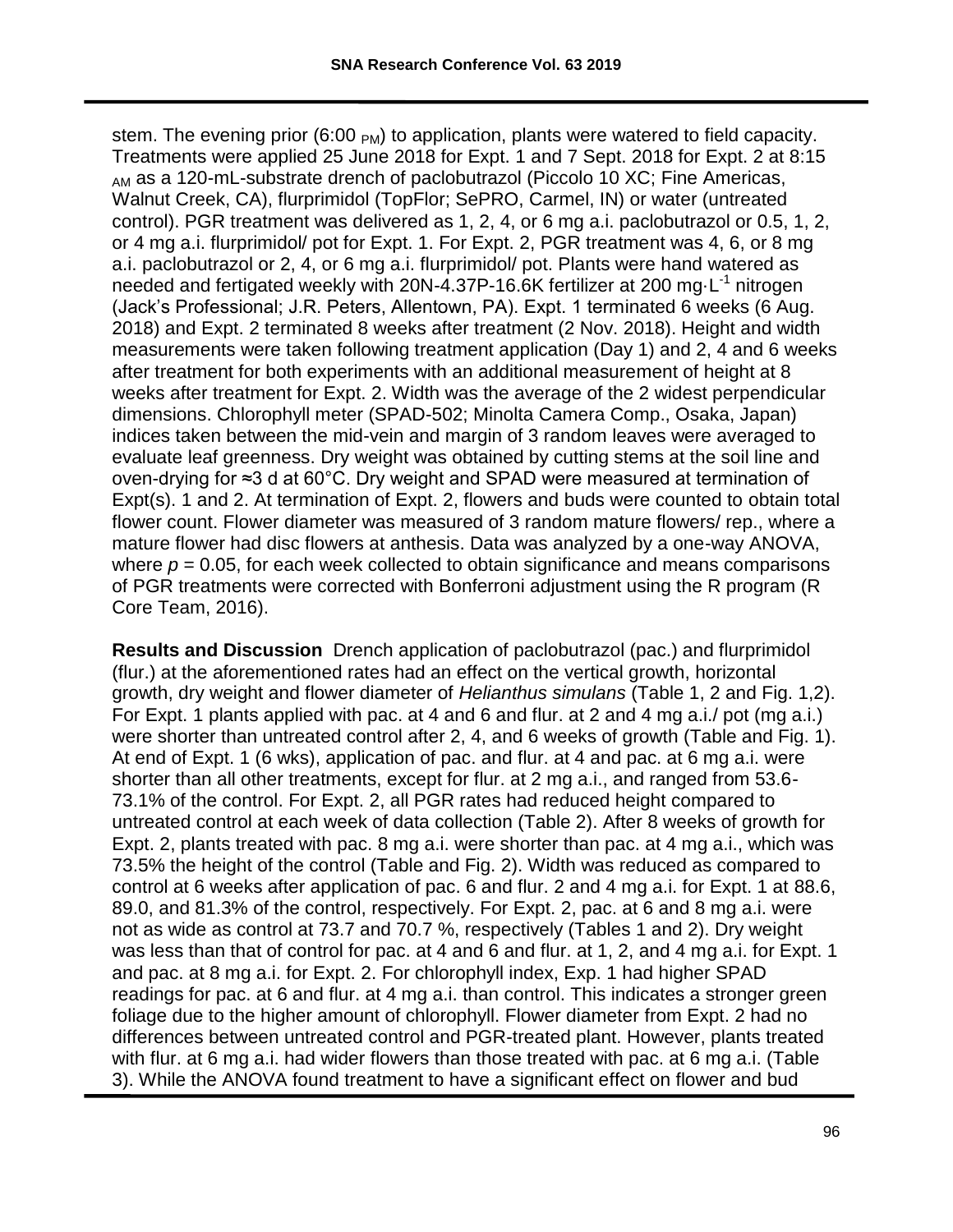count, the means separation method did not find differences among treatment levels. In summary, height, width, and dry weight of *Helianthus simulans* plants were affected by PGR treatment and the optimal chemical/rate combinations for growth control for nursery production appear to be paclobutrazol at 4 and 6 and flurprimidol at 4 mg a.i./ pot.

## **Literature Cited**

- 1. Watson, E.E., *Contributions to a monograph of the genus Helianthus*, in *Papers of the Michigan Academy of Science, Arts and Letters*, E.S. McCartney and P. Okkelberg, Editors. 1929, Published for the Michigan Academy of Science, Arts and Letters by the University of Michigan Press [etc.]: Ann Arbor [etc.]. p. 30-364.
- 2. FNA, *38. Helianthus simulans E. Watson*. 2006, Flora of North America Association, Flora of North America Association. p. 144, 147, 164.
- 3. NPIN. *NPIN: Native Plant Database*. *Helianthus simulans* 2008 2008-02-02; Available from: [http://www.wildflower.org/plants/result.php?id\\_plant=HESI2.](http://www.wildflower.org/plants/result.php?id_plant=HESI2)
- 4. Wunderlin, R.P. and B.F. Hansen *Helianthus simulans*. 2008.
- 5. Whipker, B.E., *Plant growth regulator guide*, in *GrowerTalks*. 2013, Ball Publishing: West Chicago, IL. p. 1-37.
- 6. Ahmad, I., B.E. Whipker, and J.M. Dole, *Paclobutrazol or Ancymidol Effects on Postharvest Performance of Potted Ornamental Plants and Plugs.* Hortscience, 2015. 50(9): p. 1370-1374.
- 7. Dasoju, S., M.R. Evans, and B.E. Whipker, *Paclobutrazol drenches control growth of potted sunflowers.* HortTechnology, 1998. 8(2): p. 235-237.
- 8. Whipker, B.E. and I. McCall, *Response of potted sunflower cultivars to daminozide foliar sprays and paclobutrazol drenches.* HortTechnology, 2000. 10(1): p. 209-211.
- 9. Whipker, B.E. and J.G. Latimer, *Wide assortment of available PGRs*, in *GrowerTalks*. 2016, Ball Publishing: West Chicago, IL. p. 10-12.
- 10.Vernieri, P., et al., *Effect of cultivar, timing, growth retardants, potting type on potted sunflowers production.* Acta Horticulturae, 2003(614(Vol 1)): p. 313-318.
- 11.Whipker, B.E. and S. Dasoju, *Potted sunflower growth and flowering responses to foliar applications of daminozide, paclobutrazol, and uniconazole.* HortTechnology, 1998. 8(1): p. 86-88.
- 12.Hawkins, S.M., J.M. Ruter, and C.D. Robacker, *Spray and drench treatments of paclobutrazol influence growth of Dissotis and Tibouchina.* HortScience, 2015. 50(10): p. 1514-1517.
- 13.Keever, G.J., W.J. Foster, and J.C. Stephenson, *Paclobutrazol inhibits growth of woody landscape plants.* Journal of Environmental Horticulture, 1990. 8(1): p. 41-47.
- 14.Whipker, B.E., et al., *Flurprimidol foliar sprays and substrate drenches control growth of 'Pacino' pot sunflowers.* HortTechnology, 2004. 14(3): p. 411-414.
- 15.*R: A Language and Environment for Statistical Computing*. 2016, R Foundation for Statistical Computing: Vienna, Austria.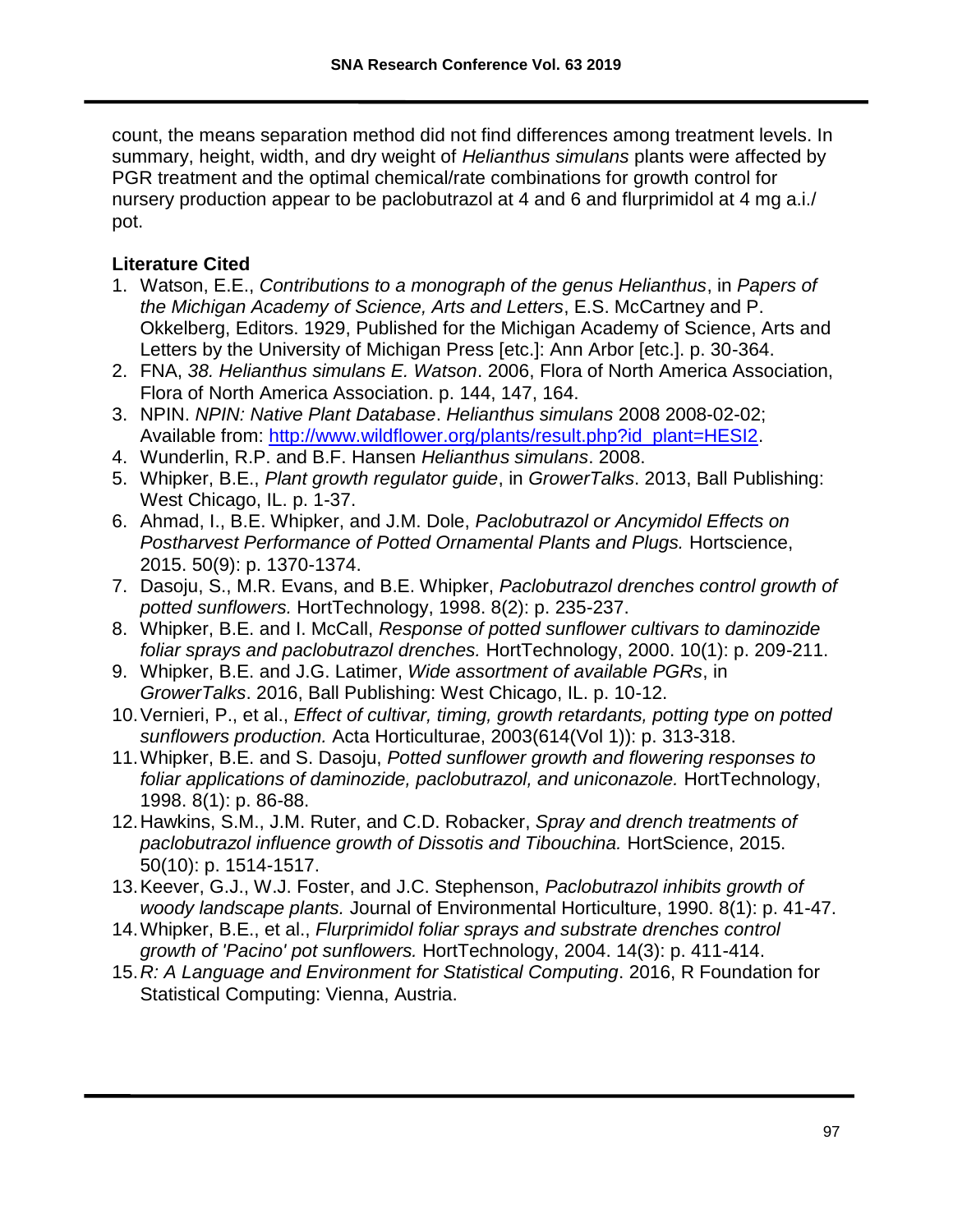Table 1. Expt. 1 data as percentage of control by PGR treatment level. Means separation analyzed by pairwise comparison tests excluding control with Bonferroni adjustment (*p*=0.05). Letters within column indicate statistical similarity.

| <b>Treatment</b><br>(mg a.i./pot) |                | <b>Width Increase</b><br>(Week 6) | <b>Dry Weight</b> | Chlorophyll<br><b>Index</b> |
|-----------------------------------|----------------|-----------------------------------|-------------------|-----------------------------|
| Paclobutrazol                     |                | 98.7% a                           | 98.6% a           | 100.7% b                    |
|                                   | 2              | 92.3% ab                          | 92.1% ab          | 104.3% b                    |
|                                   | 4              | 91.9% ab<br>82.4% bc              |                   | 109.1% ab                   |
|                                   | 6              | 88.7% bc                          | 74.5% cd          | 121.0% a                    |
| Flurprimidol                      | 0.5            | 97.6% ab                          | 92.3% ab          | 99.7% b                     |
|                                   |                | 98.9% a                           | 88.2% b           | 103.9% b                    |
|                                   | $\mathfrak{p}$ | 88.9% ab                          | 83.9% bc          | 105.8% b                    |
|                                   | 4              | 81.2% bc                          | 69.4% d           | 117.0% a                    |
| Significance                      |                | ***                               | $***$             | ***                         |

\*\*\*, \*\* indicate significance at *p* ≤ 0.001 or 0.01, respectively.

Table 2. Expt. 2 data as percentage of control by PGR treatment level. Means separation analyzed by pairwise comparison tests excluding control with Bonferroni adjustment (*p*=0.05). Letters within column indicate statistical similarity.

| <b>Treatment</b><br>(mg a.i./pot) |                | <b>Width</b><br><b>Increase</b><br>(Week 6) | Dry<br>Weight | Chlorophyll<br><b>Index</b> |
|-----------------------------------|----------------|---------------------------------------------|---------------|-----------------------------|
| Paclobutrazol                     | 4              | 92.3% a                                     | 92.4% a       | 108.1%                      |
|                                   | 6              | 70.7% a                                     | 86.8% a       | 106.3%                      |
|                                   | 8              | 73.7% a                                     | 81.1% a       | 105.2%                      |
| Flurprimidol                      | $\overline{2}$ | 89.6% a                                     | 88.5% a       | 106.9%                      |
|                                   | 4              | 92.0% a                                     | 93.0% a       | 106.2%                      |
|                                   | 6              | 84.4% a                                     | 84.6% a       | 106.8%                      |
| Significance                      |                | $***$                                       | $\star$       | <b>NS</b>                   |

\*\*\*, \*\*, \* indicate significance at *p* ≤ 0.001, 0.01, or 0.05, respectively. NS indicates nonsignificance at *p* > 0.05.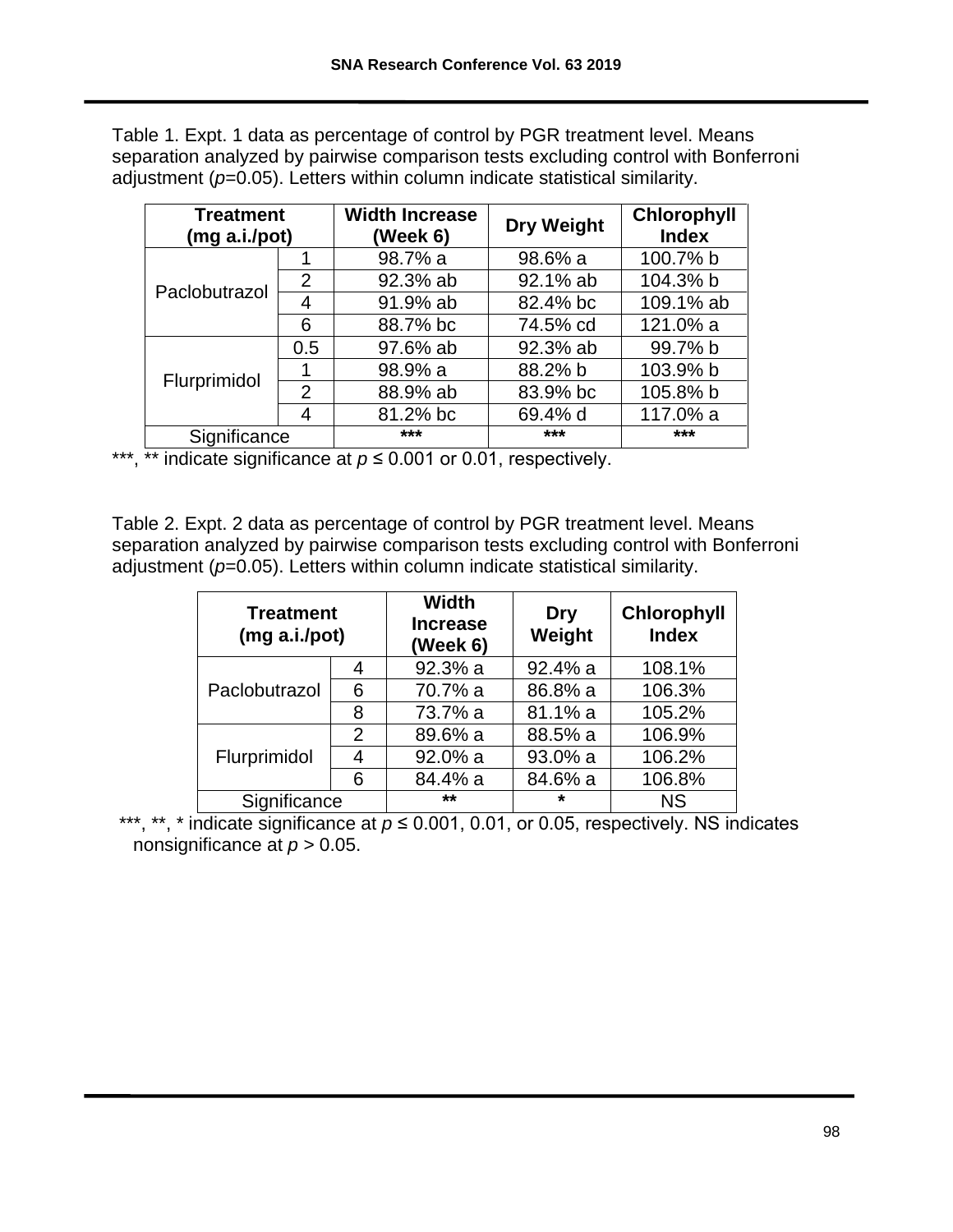Table 3. Expt. 2 flower data as percentage of control by PGR treatment level. Means separation analyzed by pairwise comparison tests excluding control with Bonferroni adjustment (*p*=0.05). Letters within column indicate statistical similarity.

| <b>Treatment</b> |   | <b>Flower</b>   | <b>Flower and</b> |
|------------------|---|-----------------|-------------------|
| (mg a.i.pot)     |   | <b>Diameter</b> | <b>Bud Count</b>  |
| Paclobutrazol    |   | 105.2% ab       | 120.9% a          |
|                  | 6 | 98.3% b         | 120.7% a          |
|                  | 8 | 101.1% ab       | 108.0% a          |
| Flurprimidol     | 2 | 102.8% ab       | 114.7% a          |
|                  |   | 103.5% ab       | 118.7% a          |
|                  | հ | 105.6% a        | 115.5% a          |
| Significance     |   | $\star$         | $\star$           |

\* indicates significance at  $p \le 0.05$ , NS indicates nonsignificance at  $p > 0.05$ .



Figure 1. Height increase from Day 1 to weeks 2 and 6 for Expt. 1 as percentage of untreated control. Means separation analyzed by pairwise comparison tests with Bonferroni adjustment ( $p=0.05$ ). Treatment levels within week having same letter are statistically similar.